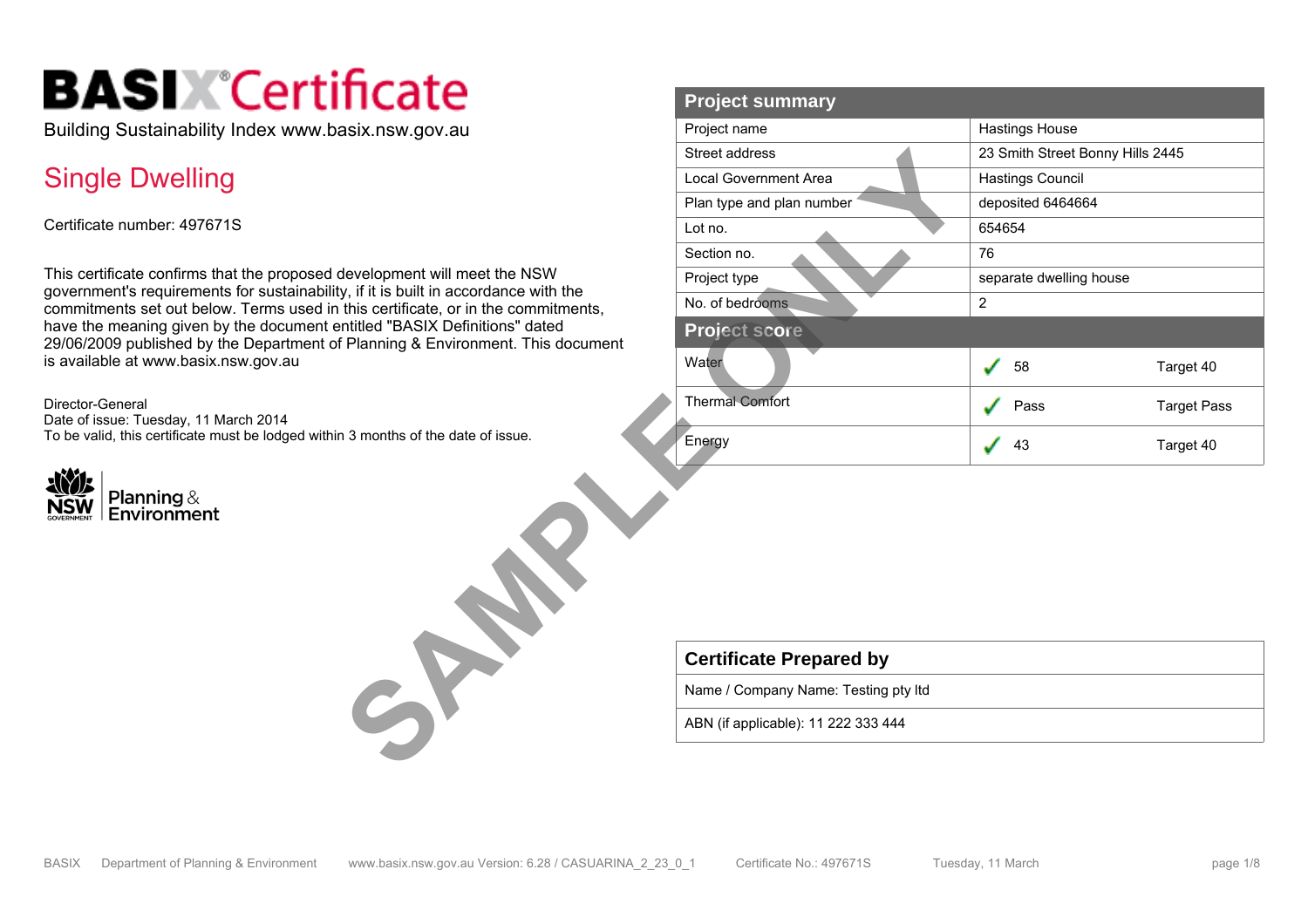## **Description of project**

#### **Project address**

| <b>Description of project</b>      |                            |                                                      |
|------------------------------------|----------------------------|------------------------------------------------------|
| <b>Project address</b>             |                            | Assessor details and thermal loa                     |
| Project name                       | Singles Pipeclean 110314   | Assessor number                                      |
| Street address                     | 89 York Street Sydney 2000 | Certificate number                                   |
| Local Government Area              | Sydney City Council        | Climate zone                                         |
| Plan type and plan number          | Deposited Plan 6464664     | Area adjusted cooling load (MJ/m <sup>2</sup> .year) |
| Lot no.                            | 654654                     | Area adjusted heating load (MJ/m <sup>2</sup> .year) |
| Section no.                        | 76                         | <b>Other</b>                                         |
| <b>Project type</b>                |                            | none                                                 |
| Project type                       | separate dwelling house    | <b>Project score</b>                                 |
| No. of bedrooms                    | $\overline{2}$             | Water                                                |
| <b>Site details</b>                |                            |                                                      |
| Site area (m <sup>2</sup> )        | 1000                       | <b>Thermal Comfort</b>                               |
| Roof area (m <sup>2</sup> )        | 600                        | Energy                                               |
| Conditioned floor area (m2)        | 200                        |                                                      |
| Unconditioned floor area (m2)      | 50                         |                                                      |
| Total area of garden and lawn (m2) | 200                        |                                                      |
|                                    |                            |                                                      |

| <b>Assessor details and thermal loads</b>            |      |             |
|------------------------------------------------------|------|-------------|
| Assessor number                                      | n/a  |             |
| Certificate number                                   | n/a  |             |
| Climate zone                                         | n/a  |             |
| Area adjusted cooling load (MJ/m <sup>2</sup> .year) | n/a  |             |
| Area adjusted heating load (MJ/m <sup>2</sup> .year) | n/a  |             |
| <b>Other</b>                                         |      |             |
| none                                                 | n/a  |             |
| <b>Project score</b>                                 |      |             |
| Water                                                | 58   | Target 40   |
| <b>Thermal Comfort</b>                               | Pass | Target Pass |
| Energy                                               | 43   | Target 40   |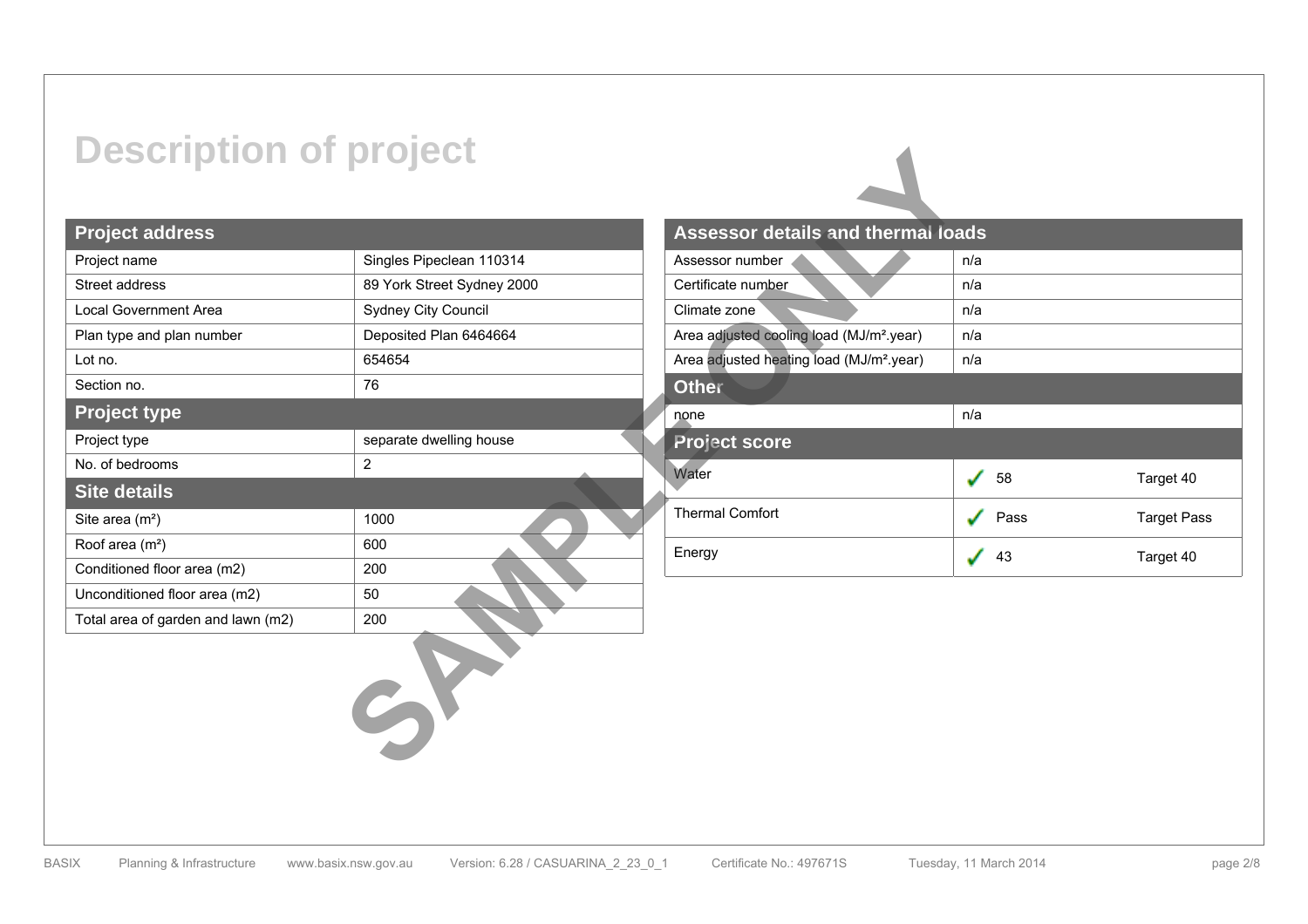#### **Schedule of BASIX commitments**

The commitments set out below regulate how the proposed development is to be carried out. It is a condition of any development consent granted, or complying development certificate issued, for the proposed development, that BASIX commitments be complied with.

| <b>Water Commitments</b>                                                                                                                                                                                                           | Show on<br><b>DA plans</b> | Show on CC/CDC<br>plans & specs | <b>Certifier</b><br>check |
|------------------------------------------------------------------------------------------------------------------------------------------------------------------------------------------------------------------------------------|----------------------------|---------------------------------|---------------------------|
| Landscape                                                                                                                                                                                                                          |                            |                                 |                           |
| The applicant must plant indigenous or low water use species of vegetation throughout 40 square metres of the site.                                                                                                                |                            | $\mathcal{L}$                   |                           |
| <b>Fixtures</b>                                                                                                                                                                                                                    |                            |                                 |                           |
| The applicant must install showerheads with a minimum rating of 3 star $(> 4.5$ but $<= 6$ L/min) in all showers in the development.                                                                                               |                            | $\mathcal{L}$                   |                           |
| The applicant must install a toilet flushing system with a minimum rating of 5 star in each toilet in the development.                                                                                                             |                            |                                 |                           |
| The applicant must install taps with a minimum rating of 6 star in the kitchen in the development.                                                                                                                                 |                            |                                 |                           |
| The applicant must install basin taps with a minimum rating of 6 star in each bathroom in the development.                                                                                                                         |                            |                                 |                           |
| <b>Alternative water</b>                                                                                                                                                                                                           |                            |                                 |                           |
| Rainwater tank                                                                                                                                                                                                                     |                            |                                 |                           |
| The applicant must install a rainwater tank of at least 6000 litres on the site. This rainwater tank must meet, and be installed in<br>accordance with, the requirements of all applicable regulatory authorities.                 |                            | $\mathbf{v}^{\prime}$           |                           |
| The applicant must configure the rainwater tank to collect rain runoff from at least 400 square metres of the roof area of the<br>development (excluding the area of the roof which drains to any stormwater tank or private dam). |                            |                                 |                           |
| The applicant must configure the rainwater tank so that overflow is diverted to a stormwater tank.                                                                                                                                 |                            |                                 |                           |
| The applicant must connect the rainwater tank to:                                                                                                                                                                                  |                            |                                 |                           |
| • the cold water tap that supplies each clothes washer in the development                                                                                                                                                          |                            |                                 |                           |
| • at least one outdoor tap in the development (Note: NSW Health does not recommend that rainwater be used for human<br>consumption in areas with potable water supply.)                                                            |                            |                                 |                           |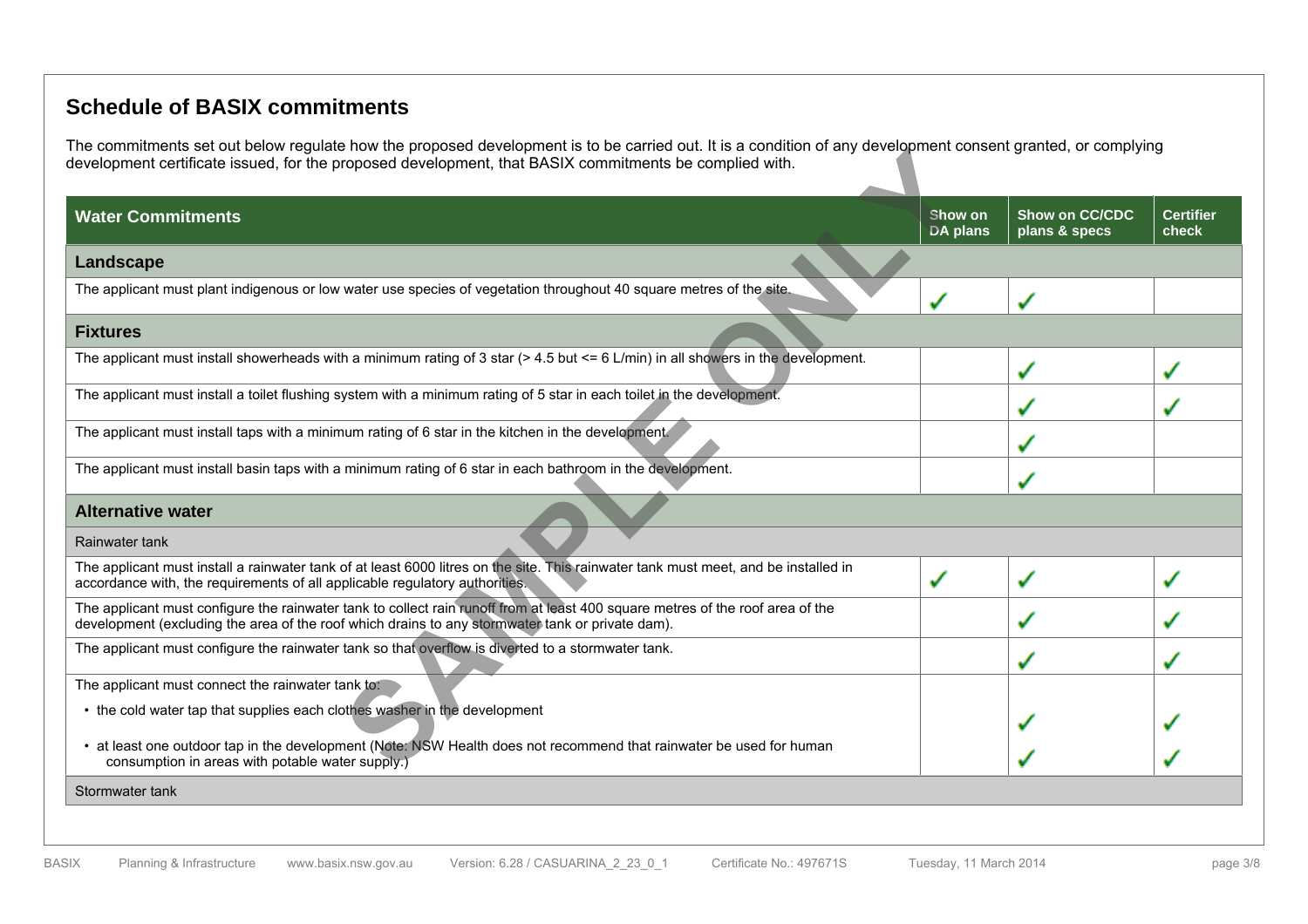| <b>Water Commitments</b>                                                                                                                                                                                                             | Show on<br>DA plans | Show on CC/CDC<br>plans & specs | <b>Certifier</b><br>check |
|--------------------------------------------------------------------------------------------------------------------------------------------------------------------------------------------------------------------------------------|---------------------|---------------------------------|---------------------------|
| The applicant must install a stormwater tank with a capacity of at least 3000 litres on the site. This stormwater tank must meet, and be<br>installed in accordance with, the requirements of all applicable regulatory authorities. | $\checkmark$        | ✔                               |                           |
| The applicant must configure the stormwater tank to collect overflow from the rainwater tank.                                                                                                                                        |                     | ✔                               | مي                        |
| The applicant must configure the stormwater tank to collect runoff from:                                                                                                                                                             |                     |                                 |                           |
| • at least 200 square metres of roof area of the development (excluding the area of the roof which drains to any rainwater tank or<br>private dam)                                                                                   |                     |                                 |                           |
| • at least 50 square metres of impervious areas                                                                                                                                                                                      |                     |                                 |                           |
| • at least 200 square metres of garden and lawn                                                                                                                                                                                      |                     |                                 |                           |
| • at least 20 square metres of planter box area                                                                                                                                                                                      |                     |                                 |                           |
| The applicant must connect the stormwater tank to:                                                                                                                                                                                   |                     |                                 |                           |
| • all toilets in the development                                                                                                                                                                                                     |                     |                                 |                           |
| <b>Swimming pool</b>                                                                                                                                                                                                                 |                     |                                 |                           |
| The swimming pool must not have a volume greater than 10 kilolitres.                                                                                                                                                                 | $\mathcal{L}$       | مممه                            |                           |
| The swimming pool must have a pool cover.                                                                                                                                                                                            |                     |                                 |                           |
| The swimming pool must be shaded.                                                                                                                                                                                                    | نی                  | می                              |                           |
| The swimming pool must be indoors.                                                                                                                                                                                                   |                     |                                 |                           |
| <b>Outdoor Spa</b>                                                                                                                                                                                                                   |                     |                                 |                           |
| The spa must not have a volume greater than 3 kilolitres.                                                                                                                                                                            | گی                  | ✔                               |                           |
| The spa must have a spa cover.                                                                                                                                                                                                       |                     |                                 |                           |
| The spa must be shaded.                                                                                                                                                                                                              |                     |                                 |                           |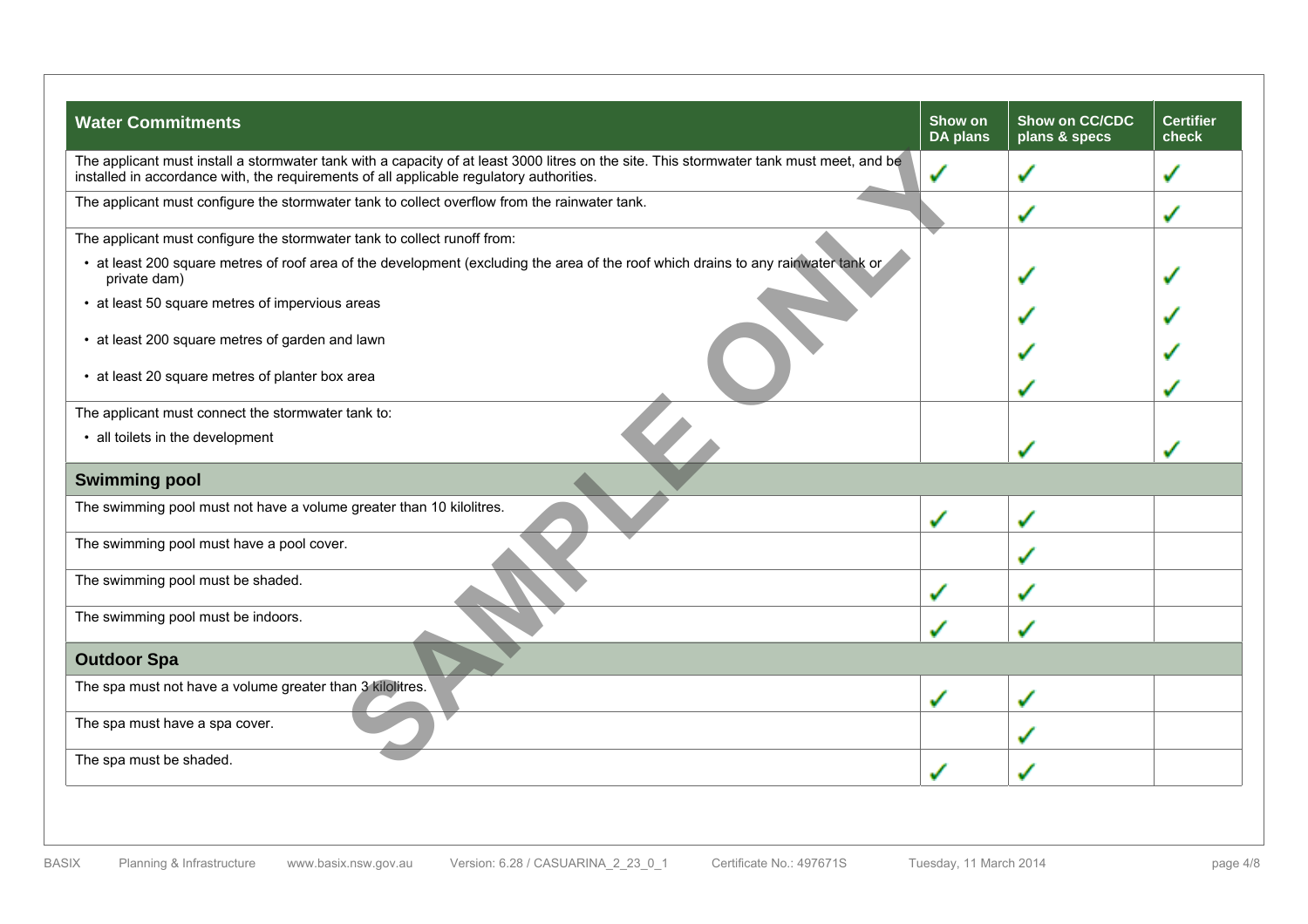| <b>Thermal Comfort Commitments</b>                                                                                                  | Show on<br>DA plans | Show on CC/CDC<br>plans & specs | <b>Certifier</b><br>check |
|-------------------------------------------------------------------------------------------------------------------------------------|---------------------|---------------------------------|---------------------------|
| Criteria                                                                                                                            |                     |                                 |                           |
| The applicant must construct the dwelling in accordance with the following specifications:                                          |                     |                                 |                           |
| • the dwelling is a single storey dwelling;                                                                                         |                     |                                 |                           |
| • the dwelling has a slab on ground floor or, if the floor is suspended, the floor has insulation with an R-value of at least R1.0; |                     |                                 |                           |
| • walls are brick veneer, weatherboard or fibre cement;                                                                             |                     |                                 |                           |
| • walls have insulation with an R-value of at least R1.5;                                                                           |                     |                                 |                           |
| • all windows and glazed doors have eaves that project at least 600 millimetres (including gutter width);                           |                     |                                 |                           |
| • eaves are no more than 500 millimetres above window or glazed door heads;                                                         |                     |                                 |                           |
| • the total window and glazed door area is no more than 57.5 square metres;                                                         |                     |                                 |                           |
| • ceilings have insulation with an R-value of at least R2.5;                                                                        |                     |                                 |                           |
| • the roof has sarking or two wind-driven ventilators with eave and/or roof vents.                                                  |                     |                                 |                           |

Note | Insulation specified in this Certificate must be installed in accordance with Part 3.12.1.1 of the Building Code of Australia.

**SAMPLE ONLY**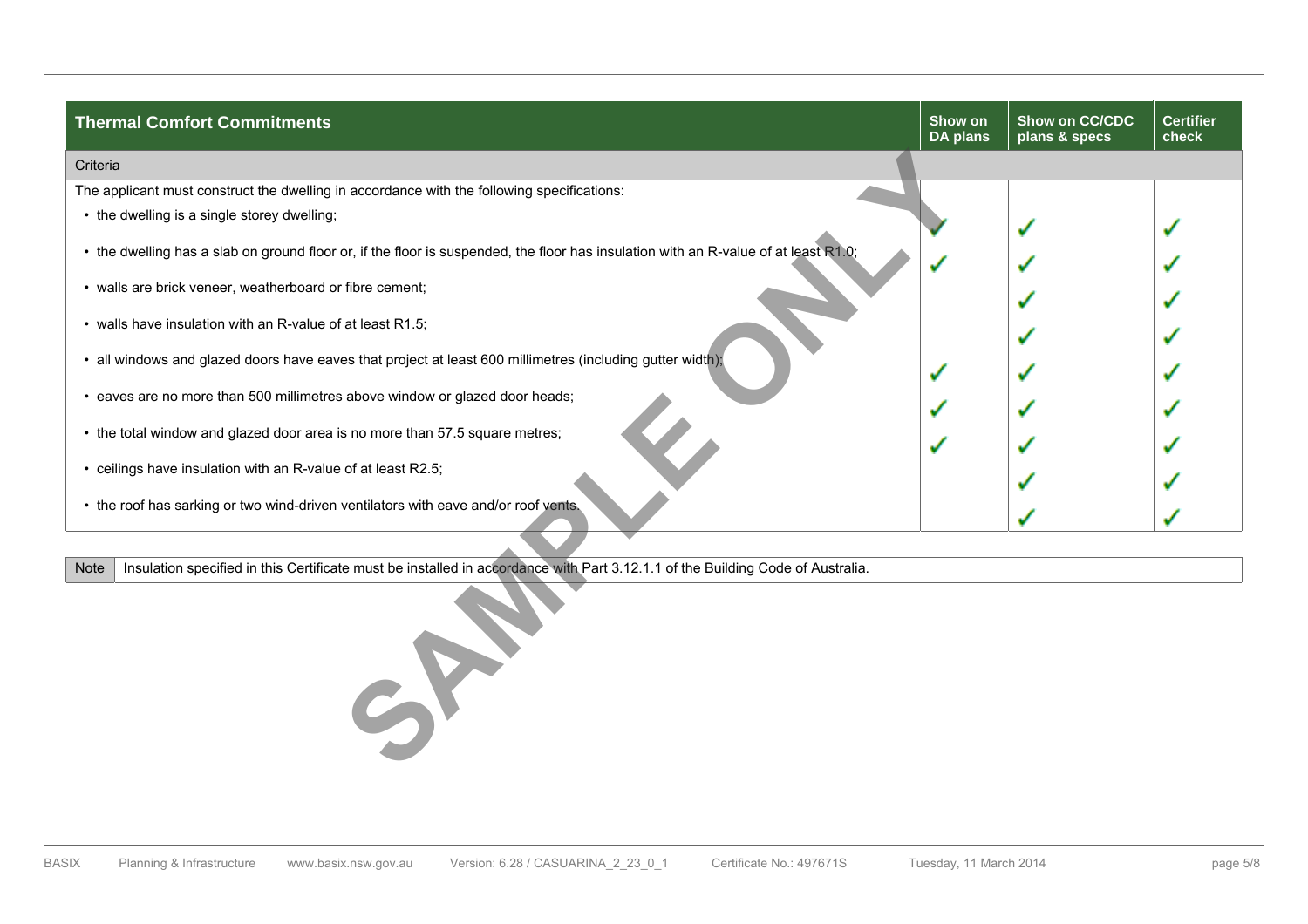| <b>Energy Commitments</b>                                                                                                                                                                                                                                                                                                     | Show on<br>DA plans | Show on CC/CDC<br>plans & specs | <b>Certifier</b><br>check |
|-------------------------------------------------------------------------------------------------------------------------------------------------------------------------------------------------------------------------------------------------------------------------------------------------------------------------------|---------------------|---------------------------------|---------------------------|
| <b>Hot water</b>                                                                                                                                                                                                                                                                                                              |                     |                                 |                           |
| The applicant must install the following hot water system in the development, or a system with a higher energy rating: solar (gas<br>boosted) with a performance of more than 45 RECs.                                                                                                                                        |                     | گی                              |                           |
| <b>Cooling system</b>                                                                                                                                                                                                                                                                                                         |                     |                                 |                           |
| The applicant must install the following cooling system, or a system with a higher energy rating, in at least 1 living area: ceiling fans +<br>1-phase airconditioning; Energy rating: 6 Star (new rating)                                                                                                                    |                     | گی                              |                           |
| The applicant must install the following cooling system, or a system with a higher energy rating, in at least 1 bedroom: ceiling fans +<br>1-phase airconditioning; Energy rating: 6 Star (new rating)                                                                                                                        |                     |                                 |                           |
| <b>Heating system</b>                                                                                                                                                                                                                                                                                                         |                     |                                 |                           |
| The applicant must install the following heating system, or a system with a higher energy rating, in at least 1 living area: 1-phase<br>airconditioning; Energy rating: 6 Star (new rating)                                                                                                                                   |                     | مممه                            |                           |
| The applicant must install the following heating system, or a system with a higher energy rating, in at least 1 bedroom: 1-phase<br>airconditioning; Energy rating: 6 Star (new rating)                                                                                                                                       |                     | گی                              |                           |
| <b>Ventilation</b>                                                                                                                                                                                                                                                                                                            |                     |                                 |                           |
| The applicant must install the following exhaust systems in the development:                                                                                                                                                                                                                                                  |                     |                                 |                           |
| At least 1 Bathroom: no mechanical ventilation (ie. natural); Operation control: n/a                                                                                                                                                                                                                                          |                     |                                 |                           |
| Kitchen: no mechanical ventilation (ie. natural); Operation control: n/a                                                                                                                                                                                                                                                      |                     |                                 |                           |
| Laundry: natural ventilation only, or no laundry; Operation control: n/a                                                                                                                                                                                                                                                      |                     |                                 |                           |
| <b>Artificial lighting</b>                                                                                                                                                                                                                                                                                                    |                     |                                 |                           |
| The applicant must ensure that the "primary type of artificial lighting" is fluorescent or light emitting diode (LED) lighting in each of the<br>following rooms, and where the word "dedicated" appears, the fittings for those lights must only be capable of accepting fluorescent or<br>light emitting diode (LED) lamps: |                     |                                 |                           |
| • at least 2 of the bedrooms / study;                                                                                                                                                                                                                                                                                         |                     |                                 |                           |
| • at least 1 of the living / dining rooms;                                                                                                                                                                                                                                                                                    |                     |                                 |                           |
| • the kitchen;                                                                                                                                                                                                                                                                                                                |                     |                                 |                           |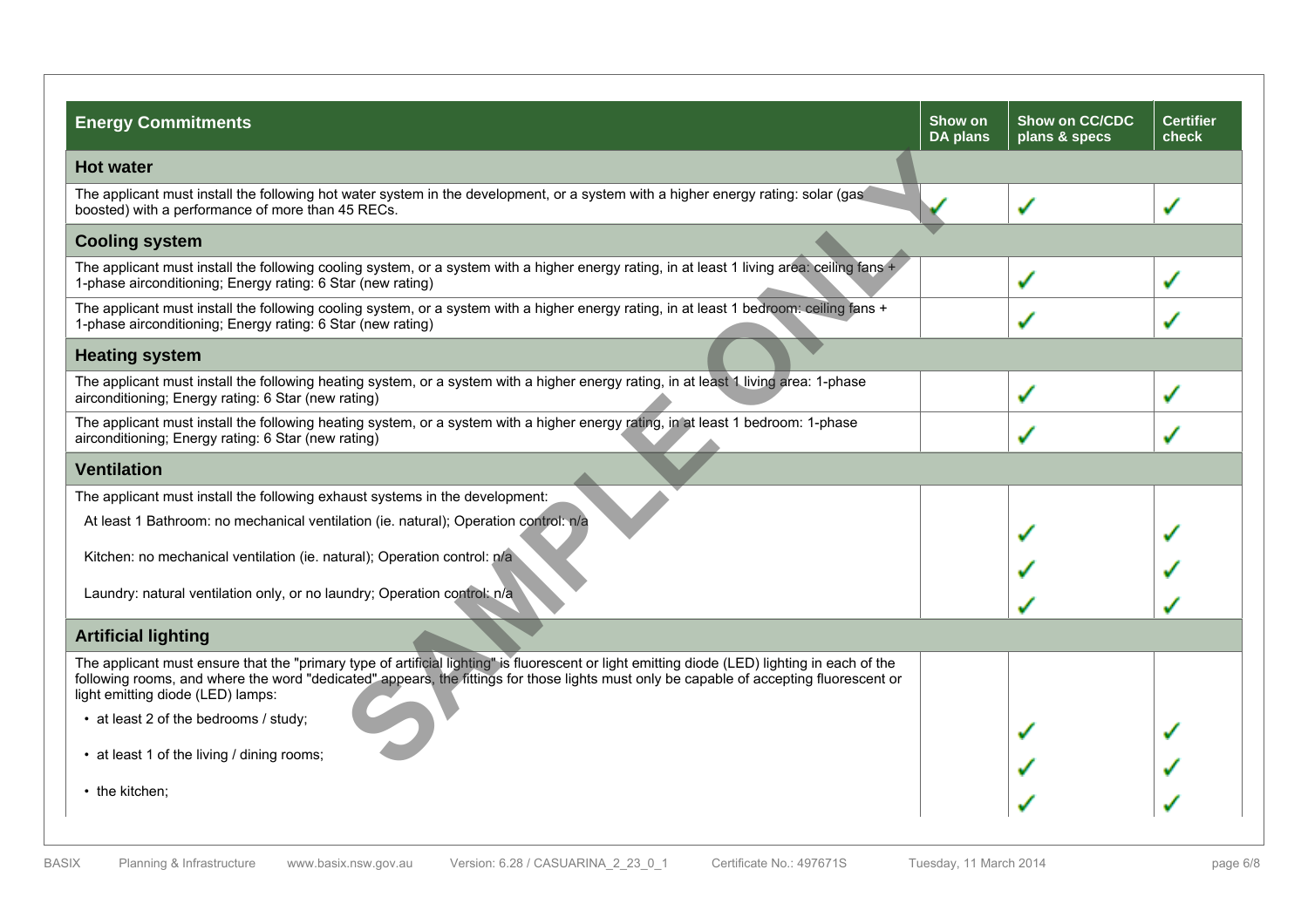| <b>Energy Commitments</b>                                                                                                                                                                                                             | Show on<br><b>DA plans</b> | Show on CC/CDC<br>plans & specs | <b>Certifier</b><br>check |
|---------------------------------------------------------------------------------------------------------------------------------------------------------------------------------------------------------------------------------------|----------------------------|---------------------------------|---------------------------|
| · all bathrooms/toilets;                                                                                                                                                                                                              |                            |                                 |                           |
| • the laundry;                                                                                                                                                                                                                        |                            |                                 |                           |
| · all hallways;                                                                                                                                                                                                                       |                            |                                 |                           |
| <b>Natural lighting</b>                                                                                                                                                                                                               |                            |                                 |                           |
| The applicant must install a window and/or skylight in the kitchen of the dwelling for natural lighting.                                                                                                                              | گی                         | گی                              |                           |
| The applicant must install a window and/or skylight in 2 bathroom(s)/toilet(s) in the development for natural lighting.                                                                                                               |                            |                                 |                           |
| <b>Swimming pool</b>                                                                                                                                                                                                                  |                            |                                 |                           |
| The applicant must install the following heating system for the swimming pool in the development (or alternatively must not install any<br>heating system for the swimming pool): solar (gas boosted)                                 |                            | $\mathbf{v}$                    |                           |
| The applicant must install a timer for the swimming pool pump in the development.                                                                                                                                                     |                            |                                 |                           |
| <b>Outdoor spa</b>                                                                                                                                                                                                                    |                            |                                 |                           |
| The applicant must install the following heating system for the spa in the development (or alternatively must not install any heating<br>system for the spa): solar (gas boosted)                                                     |                            | ✔                               |                           |
| The applicant must install a timer for the spa pump in the development.                                                                                                                                                               |                            |                                 |                           |
| <b>Alternative energy</b>                                                                                                                                                                                                             |                            |                                 |                           |
| The applicant must install a photovoltaic system with the capacity to generate at least 1 peak kilowatts of electricity as part of the<br>development. The applicant must connect this system to the development's electrical system. | گی                         | می                              |                           |
| <b>Other</b>                                                                                                                                                                                                                          |                            |                                 |                           |
| The applicant must install a gas cooktop & gas oven in the kitchen of the dwelling.                                                                                                                                                   |                            | مممه                            |                           |
| The applicant must construct each refrigerator space in the development so that it is "well ventilated", as defined in the BASIX<br>definitions.                                                                                      |                            | $\mathbf{v}$                    |                           |
| The applicant must install a fixed outdoor clothes drying line as part of the development.                                                                                                                                            |                            |                                 |                           |
| The applicant must install a fixed indoor or sheltered clothes drying line as part of the development.                                                                                                                                |                            |                                 |                           |